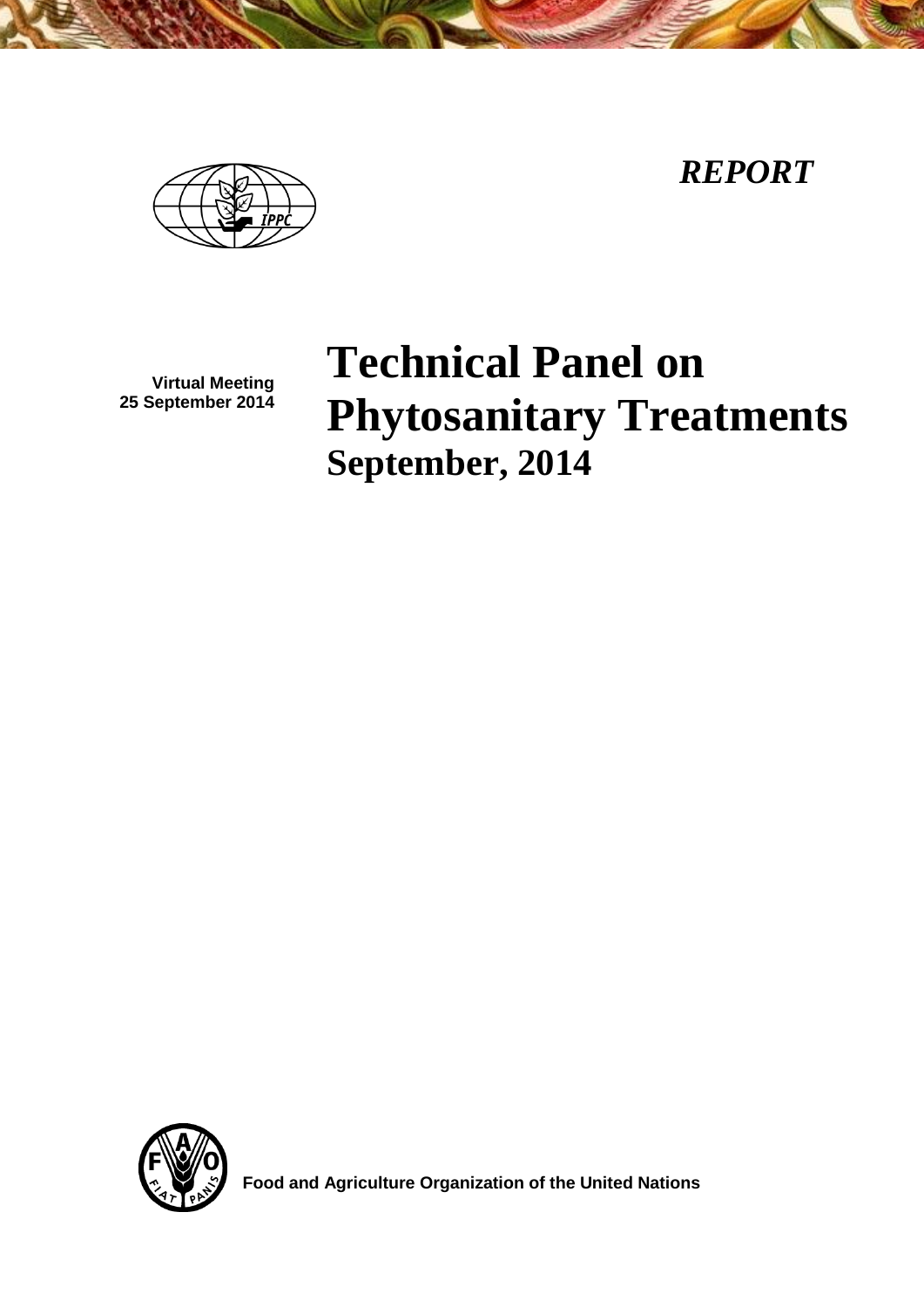# **CONTENTS**

| 1.             |     |                                                                      |  |  |  |  |
|----------------|-----|----------------------------------------------------------------------|--|--|--|--|
| 2.             |     |                                                                      |  |  |  |  |
| 3.             |     |                                                                      |  |  |  |  |
|                | 3.1 |                                                                      |  |  |  |  |
|                | 3.2 | Technical Support Document for Glossary Definition of Effective Dose |  |  |  |  |
|                | 3.3 |                                                                      |  |  |  |  |
|                | 3.4 |                                                                      |  |  |  |  |
|                | 3.5 |                                                                      |  |  |  |  |
| $\mathbf{4}$ . |     |                                                                      |  |  |  |  |
|                | 4.1 |                                                                      |  |  |  |  |
|                |     |                                                                      |  |  |  |  |

#### **LIST OF APPENDIXES**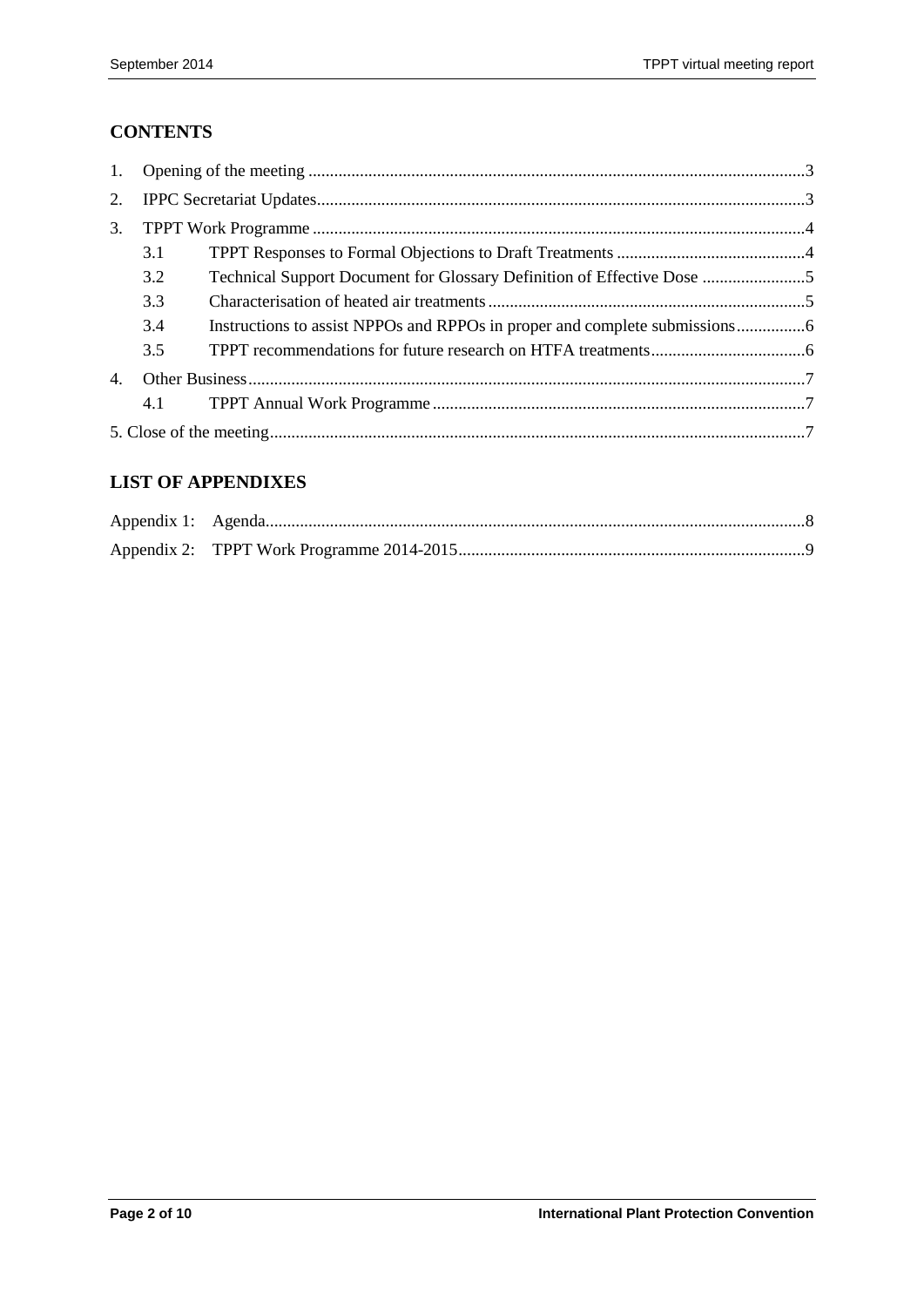#### **1. Opening of the meeting**

*[1]* The IPPC Secretariat (hereafter Secretariat) welcomed the participants to the meeting. The following persons participated in the meeting:

Mr Patrick GOMES (TPPT Member, USA)

Mr Guy HALLMAN (TPPT Member, USA)

Mr Scott MYERS (TPPT Member, USA)

Mr Michael ORMSBY (TPPT Member, New Zealand)

Mr Yuejin WANG (TPPT Member, China)

Mr Eduardo WILLINK (TPPT Member, Argentina)

Mr Andrew PARKER (TPPT Invited Expert, International Atomic Energy Agency (IAEA))

Mr Nuri NIYAZI (IPPC Secretariat)

Ms Adriana MOREIRA (IPPC Secretariat)

*[2]* The panel approved the agenda (Appendix 1) and Mr Patrick Gomes was elected as rapporteur.

#### **2. IPPC Secretariat Updates**

#### *Status of draft treatments recommended to Standards Committee*

- *[3]* The Secretariat reported that three draft phytosanitary treatments recommended by the Technical Panel on Phytosanitary Treatments (TPPT) in its 2014 June meeting<sup>1</sup> had been approved by the Standards Committee (SC) for the member consultation period starting 1 July 2015 through recent e-decisions:
	- (1) Sulfuryl fluoride fumigation of insects in debarked wood (2007-101A)
	- (2) Sulfuryl fluoride fumigation of nematodes and insects in debarked wood (2007-101B)
	- (3) Vapour heat treatment for *Bactrocera tryoni* on *Mangifera indica* (2010-107)
- *[4]* The TPPT was informed that a further draft treatment recommended by the TPPT in its 2014 June meeting had recently been submitted to the SC for approval for member consultation starting 1 July 2015 through an e-decision forum:
	- (4) Heat treatment of wood using dielectric heating (2007-114)
- *[5]* The Secretariat advised that several comments were received by SC members and that the subsequent minor modifications to the draft treatment made by the treatment lead in response to these comments would imminently be circulated to the TPPT for their review and approval before submitting the modified draft treatment to the SC for a poll on approval for member consultation.
- *[6]* The Secretariat conveyed that a fifth draft treatment, recommended by the TPPT in its 2014 June meeting to the SC for adoption, was presently under discussion in an SC e-decision forum and the Secretariat noted that it would duly inform the TPPT of the outcome after its closure:
	- (5) Irradiation Treatment for *Dysmicoccus neobrevipes, Planococcus lilacinus* and *Planococcus minor* (2012-011)
- *[7]* The TPPT was informed that a further set of three draft treatments recommended by the TPPT for adoption would be re-submitted to the SC after finalisation of the TPPT responses to the formal

 $\overline{a}$ 

<sup>&</sup>lt;sup>1</sup> [2014 June TPPT meeting report](https://www.ippc.int/core-activities/standards-setting/expert-drafting-groups/technical-panels/technical-panel-phytosanitary-treatments)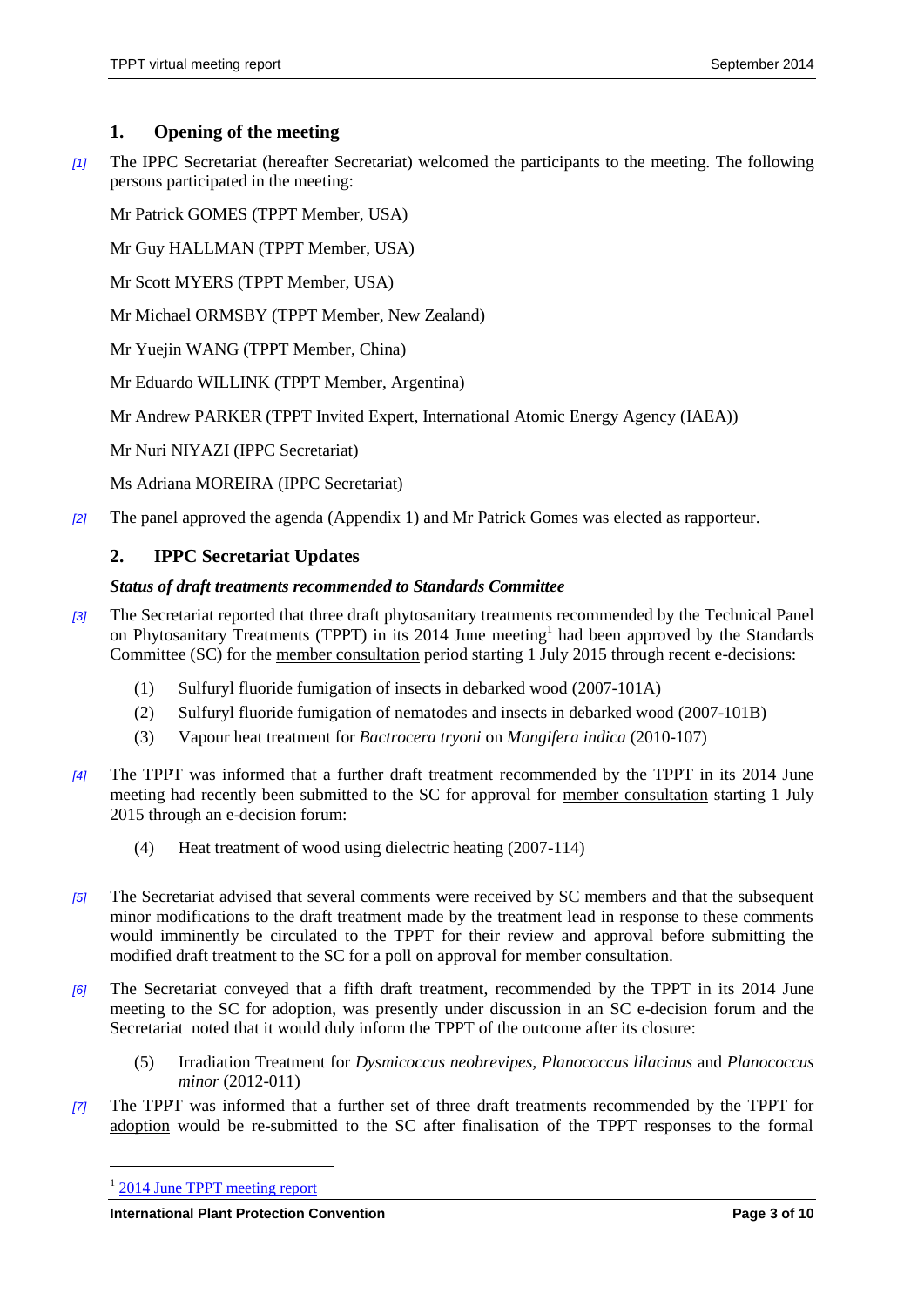objections received prior to CPM-9 (2014) (see section 3.1.) These three draft PTs received formal objections alongside an additional four draft phytosanitary treatments in 2014;

- (6) Cold treatment for *Bactrocera tryoni* on *Citrus sinensis* (2007-206E)
- (7) Cold treatment for *Bactrocera tryoni* on *Citrus reticulata* x *C. sinensis* (2007-206F)
- (8) Cold treatment for *Bactrocera tryoni* on *Citrus limon* (2007-206G)

#### *Request to treatment submitter for additional information*

*[8]* The Secretariat reported that a letter was issued on 17 July 2014 to the submitter of "Vapour heat treatment for *Mangifera indica* var. Manila Super" (2009-108), reiterating the earlier request by the Secretariat (in a letter dated 30 August 2013) for further clarification on the additional information the submitter had provided. Enclosed with the letter was the Treatment Evaluation by the TPPT. The submitter was requested to address all the issues identified in the evaluation and to provide the Secretariat with the required information by 1 May 2015 to allow the TPPT to evaluate the treatment submission at its next meeting. The submitter was advised that the treatment submission would be recommended for deletion from the List of Topics for IPPC Standards if no response had been received by the latter date.

#### *Status of Draft Specification*

*[9]* The TPPT was advised that the draft specification *Requirements for the use of phytosanitary treatments as phytosanitary measures*, developed by the Secretariat with support from the TPPT and presented to the SC at its 2014 May meeting, had been submitted to the SC in an e-decision forum after revision of the draft specification by the TPPT steward in consideration of SC members' comments. The outcome of the e-decision forum was the approval by the SC of the draft specification for the member consultation period starting 20 December 2015.

#### *Status of Paper on TPPT Procedure*

[10] The Secretariat updated that, following the 2014 May SC meeting<sup>2</sup>, SC members' comments were received by the Secretariat and the TPPT Steward on the paper *TPPT procedure for reviewing and accepting data to support historical-based phytosanitary treatments*. It was informed that this issue will be discussed in a future SC meeting.

#### **3. TPPT Work Programme**

#### **3.1 TPPT Responses to Formal Objections to Draft Treatments**

- *[11]* The Secretariat introduced the two pertinent documents: (i) TPPT responses drafted during the 2014 June TPPT meeting to address the formal objections to seven phytosanitary cold treatments received prior to CPM-9  $(2014)^3$ ; (ii) TPPT member comments submitted in a subsequent TPPT email forum discussion on this topic<sup>4</sup>. The Secretariat noted that the TPPT was to finalise these draft responses to the formal objections, to be presented to the SC for approval in conjunction with submission of the relevant draft phytosanitary treatments.
- *[12]* One member outlined the comments and suggested that mention be made in the responses to formal objections to the draft Cold treatment for *Ceratitis capitata* on *Citrus paradisi* (2007-210) of the two datasets for grapefruit (*Citrus paradisi*), so as to differentiate those for sweet oranges (*Citrus sinensis*). Regarding the differences in treatment duration indicated in the datasets, the member suggested that the same wording be used to indicate deferral of treatment recommendation as in other draft treatments for which the TPPT had decided in its 2014 June meeting to conduct further analysis, namely: *"The TPPT is aware of the two data sets [for grapefruit] that indicate two different treatment*

l

<sup>&</sup>lt;sup>2</sup> SC May 2014 Report is available at<https://www.ippc.int/publications/2014-05-report-standards-committee>

<sup>&</sup>lt;sup>3</sup> 03\_TPPT\_2014\_Sep

<sup>4</sup> 04\_TPPT\_2014\_Sep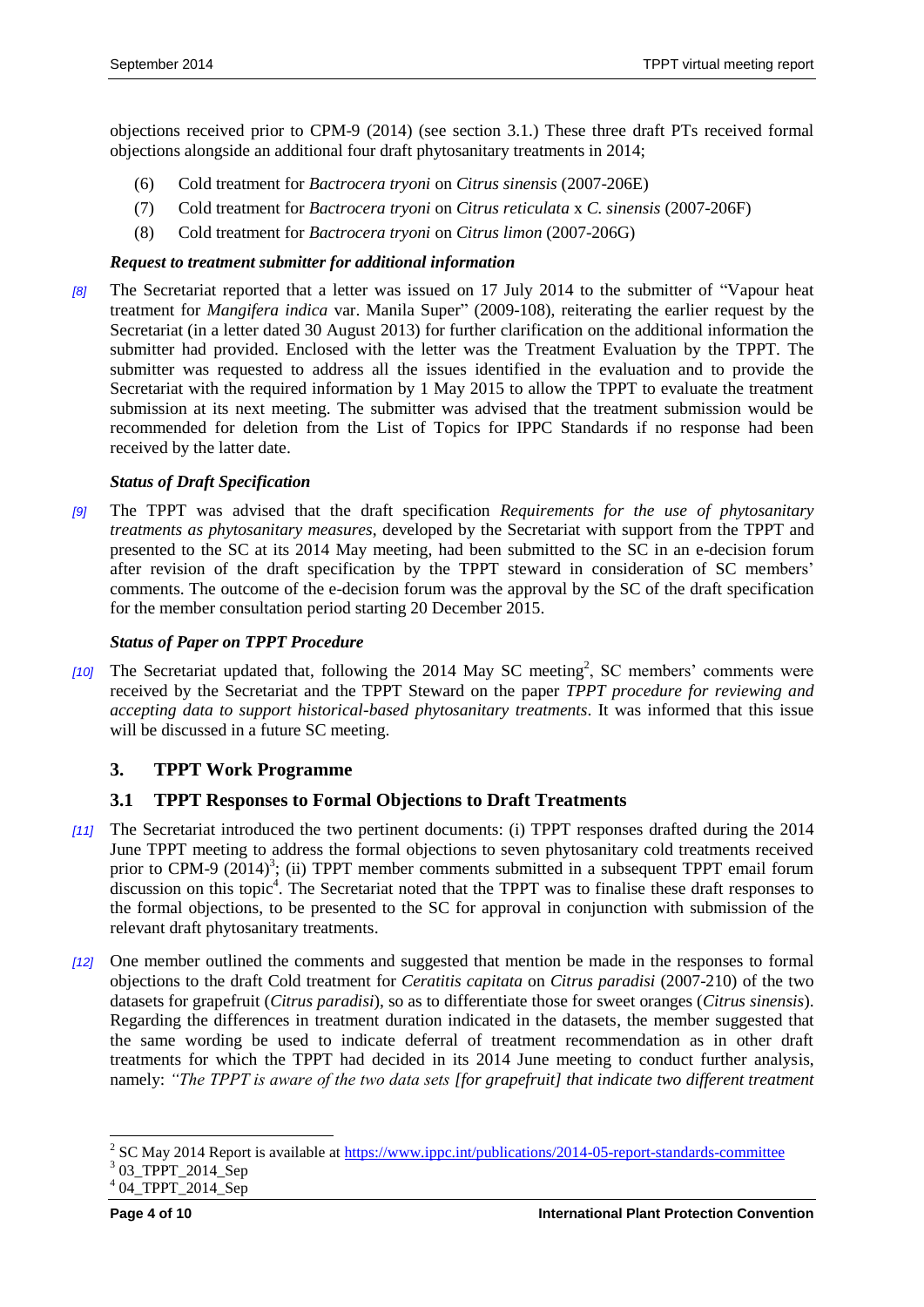durations and has decided to defer recommendation of the treatment schedule pending further *analysis of these studies."*

*[13]* The TPPT:

- (9) *agreed* with the additional modifications of the draft TPPT responses to formal objections received for the draft cold treatments, namely the mention of two datasets for *Citrus paradisi* and of the need for further analysis of the studies indicating two different treatment durations.
- (10) *invited* the SC to review the TPPT responses to the formal objections on cold treatments received before CPM-9 (2014) for their endorsement, in conjunction with submission of the relevant draft phytosanitary treatments.

## **3.2 Technical Support Document for Glossary Definition of Effective Dose**

- [14] The Secretariat introduced the documents<sup>5</sup> and noted that following the discussions by the Panel on this topic at the 2014 June TPPT meeting, an email discussion forum was held on the paper *Technical Support Document for Glossary Definition of Effective Dose*, as revised by the TPPT lead in accordance with the meeting outcomes. The Secretariat noted that further discussion by the Panel was required to arrive at an agreed definition or wording to describe 'efficacy'.
- *[15]* The TPPT lead steered the pursuant discussion. In view of the prior email exchange and extensive deliberations had at the 2014 June meeting, a consensus was swiftly reached to use the following simplified wording:
	- (11) There is 95% confidence that the treatment according to this schedule [*kills/inactivates/removes/renders infertile/devitalizes*] not less than [*e.g. 99.9963%*] of [*a description of target pest(s) and life stage(s) etc*].
- *[16]* It was clarified by the Secretariat that, since a definition of the term 'effective dose' (ED) would not be recommended to the SC for consideration of the Technical Panel for the Glossary for inclusion in ISPM 5: *Glossary of phytosanitary terms*, it would be sufficient to present the revised paper *Technical Support Document for Glossary Definition of Effective Dose* to the SC at its 2015 May meeting only, as part of the updates and reporting by Technical Panels.
- *[17]* One member suggested a recommendation to the SC to consider minor ink amendments to ISPM 28 so as to match the text used to describe the level of efficacy in its existing annexes with the proposed new wording above. This was agreed by the panel.
- *[18]* The Secretariat suggested that the TPPT recommendation to amend efficacy descriptions in ISPM 28 be included in its paper *Technical Support Document for Glossary Definition of Effective Dose*, to be presented to the SC at its 2015 May meeting.
- *[19]* The TPPT:

l

(12) *agreed* for the TPPT member lead to revise the paper *Technical Support Document for Glossary Definition of Effective Dose* to reflect the above discussion outcomes for review by the panel at its next virtual meeting, tentatively scheduled for 19 December 2014.

## **3.3 Characterisation of heated air treatments**

*[20]* The Secretariat introduced the paper *Characterisation of heated air treatments<sup>6</sup>* and noted that several comments were received in the e-discussion forum that had been open for two weeks prior to this meeting. The TPPT member lead thanked the panel for the comments received on the draft document to date.

<sup>5</sup> 05\_TPPT\_2014\_Sep and 05a\_TPPT\_2014\_Sep

 $606$ \_TPPT\_2014\_Sep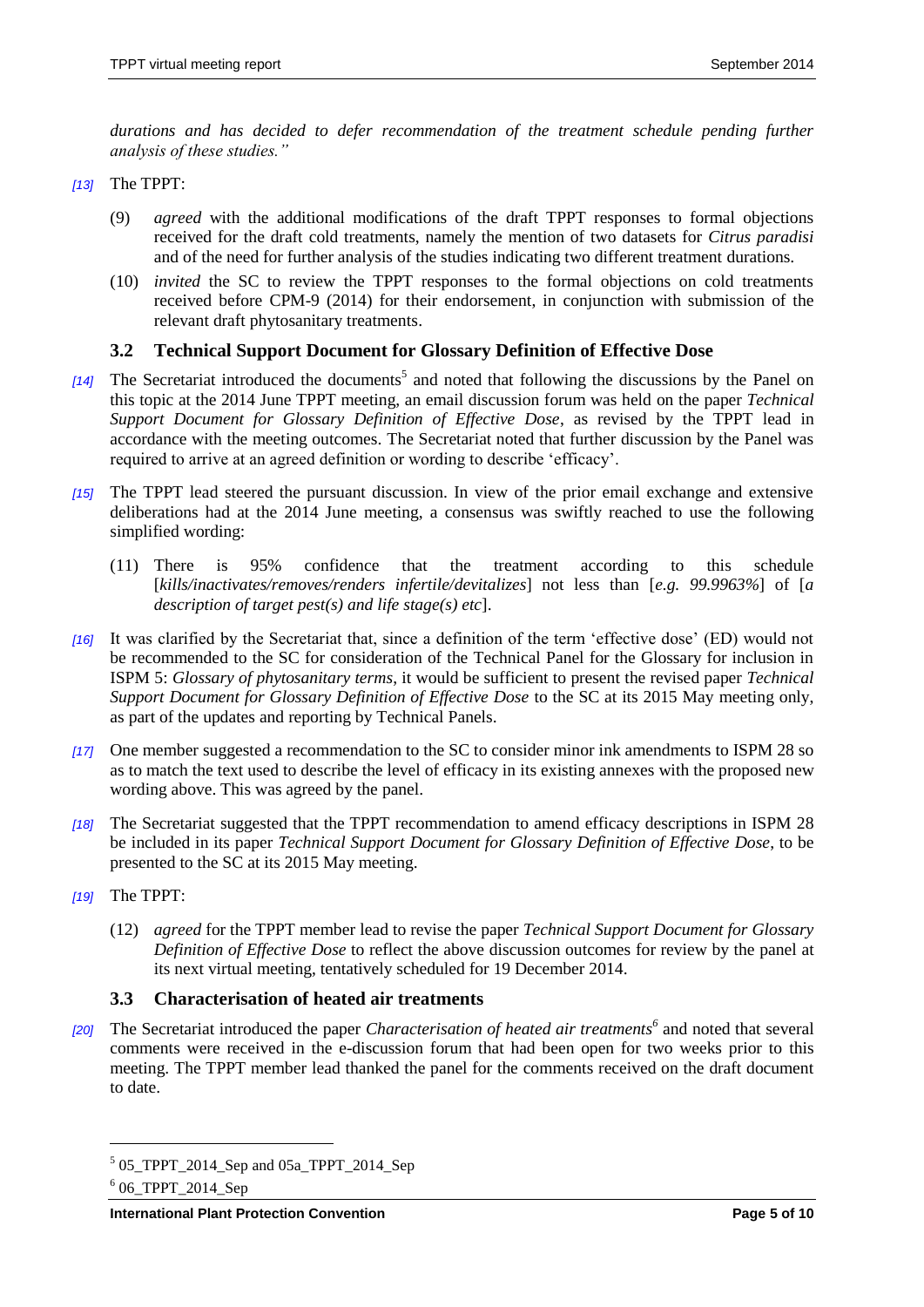- *[21]* The member that had submitted comments in the draft document highlighted several of the points he had raised. He suggested that the example given for a high temperature forced air treatment (HTFA) schedule be one for a phytosanitary treatment annexed to ISPM 28, such as the treatment submission currently in draft status. The member also commented that mention of treatment examples should not be limited to one specific country only but include others known to have approved HTFA treatments. The lead TPPT member agreed that the pool of such examples could be broadened but cautioned not to include example schedules taken from candidate treatments for ISPM 28 until such time as they have been adopted.
- *[22]* Secondly, it was queried whether the effect of periodic heating versus continuous heating should be taken into consideration when listing the factors that may affect efficacy of commercial heated air treatments, as it may be useful for the operational implementation to be aware of efficacy effects of potential drops/spikes below/above the target temperature. The lead TPPT member explained that this issue constitutes an unknown factor in treatment efficacy and that the document could mention this and suggest that such temperature deviations be listed in the treatment protocols in terms of their frequency and duration.
- *[23]* Thirdly, in the Concluding Observations section of the draft document where minimum threshold conditions and efficacy requirements are discussed vis-à-vis pest infestation levels in commercially traded commodities, the member considered that, in addition, the volume of trade constitutes an important factor in determining levels of efficacy required by importing countries. He also sought clarification as to the intended practice the document lays out for determining minimum thresholds, i.e. whether it is the most extreme dose recording or the mean/median of all recordings. The lead TPPT member noted the former comment and clarified that in his view the issue of minimum thresholds should be discussed in depth by the TPPT at its next face-to-face meeting as a separate topic relevant to all phytosanitary treatments and suggested that it could therefore be removed from the *Characterisation of heated air treatments*. It was agreed that in the meantime the lead TPPT member would revise the draft *Characterisation of heated air treatments* based on the comments received by email and made during the present discussion.
- *[24]* The TPPT:
	- (13) *agreed* for the TPPT member lead to revise the paper *Characterisation of heated air treatments* in consideration of comments received from TPPT members and that the paper remains on the work programme for possible consideration at future virtual meetings before a thorough review at the next face-to-face meeting.

# **3.4 Instructions to assist NPPOs and RPPOs in proper and complete submissions**

- [25] The lead TPPT member introduced the paper<sup>7</sup> and welcomed the comments received by TPPT members in the e-forum discussion. He highlighted that the draft *Instructions to assist NPPOs and RPPOs* needed further revision and consolidating, in part based on comments received.
- *[26]* The TPPT:
	- (14) *agreed* that the TPPT member lead would continue to work on the draft *Instructions to assist NPPOs and RPPOs* and that it would be circulated to the TPPT for an online discussion before the next virtual meeting, with the intention of finalizing the document for submission to the SC at its 2015 May meeting.

#### **3.5 TPPT recommendations for future research on HTFA treatments**

- *[27]* In the absence of the lead TPPT member the paper *TPPT recommendations for future research on high-temperature forced air (HTFA) treatments* was not reviewed at this meeting.
- *[28]* The TPPT:

 $\overline{a}$ 

 $707$ \_TPPT\_2014\_Sep and 07a\_TPPT\_2014\_Sep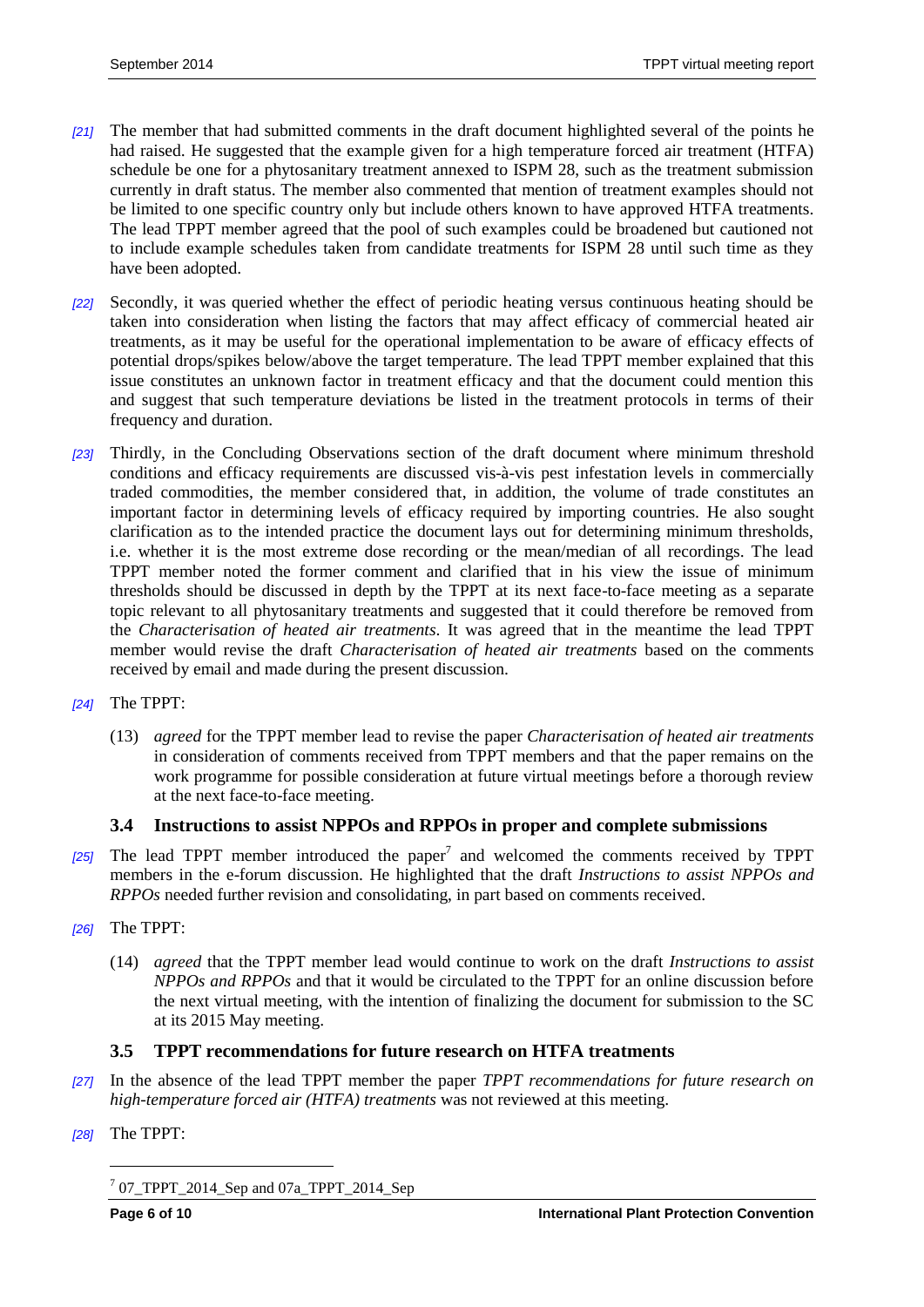(15) *agreed* that members will forward comments to the TPPT member lead on the draft paper *TPPT recommendations for future research on high-temperature forced air (HTFA) treatments*, who will revise it further before opening an online discussion forum prior to the next virtual meeting.

#### **4. Other Business**

#### **4.1 TPPT Annual Work Programme**

[29] The Secretariat noted that all agreed tasks since the June 2014 face-to-face meeting<sup>8</sup> had been accomplished and that the only outstanding item for the next TPPT virtual meeting was the development of a paper on the *Use of extrapolation to estimate treatment efficacies*. The lead TPPT member proposed to prepare a draft of this paper in time to open an online discussion forum prior to the next virtual meeting.

#### **5. Close of the meeting**

- *[30]* The next TPPT virtual meeting was reconfirmed to be held on 16 December 2014.
- *[31]* The panel agreed to adopt the meeting report via a TPPT forum.
- *[32]* The Secretariat thanked the members for their participation and closed the meeting.

 $\overline{a}$ 

<sup>&</sup>lt;sup>8</sup> [2014 June TPPT meeting report](https://www.ippc.int/core-activities/standards-setting/expert-drafting-groups/technical-panels/technical-panel-phytosanitary-treatments)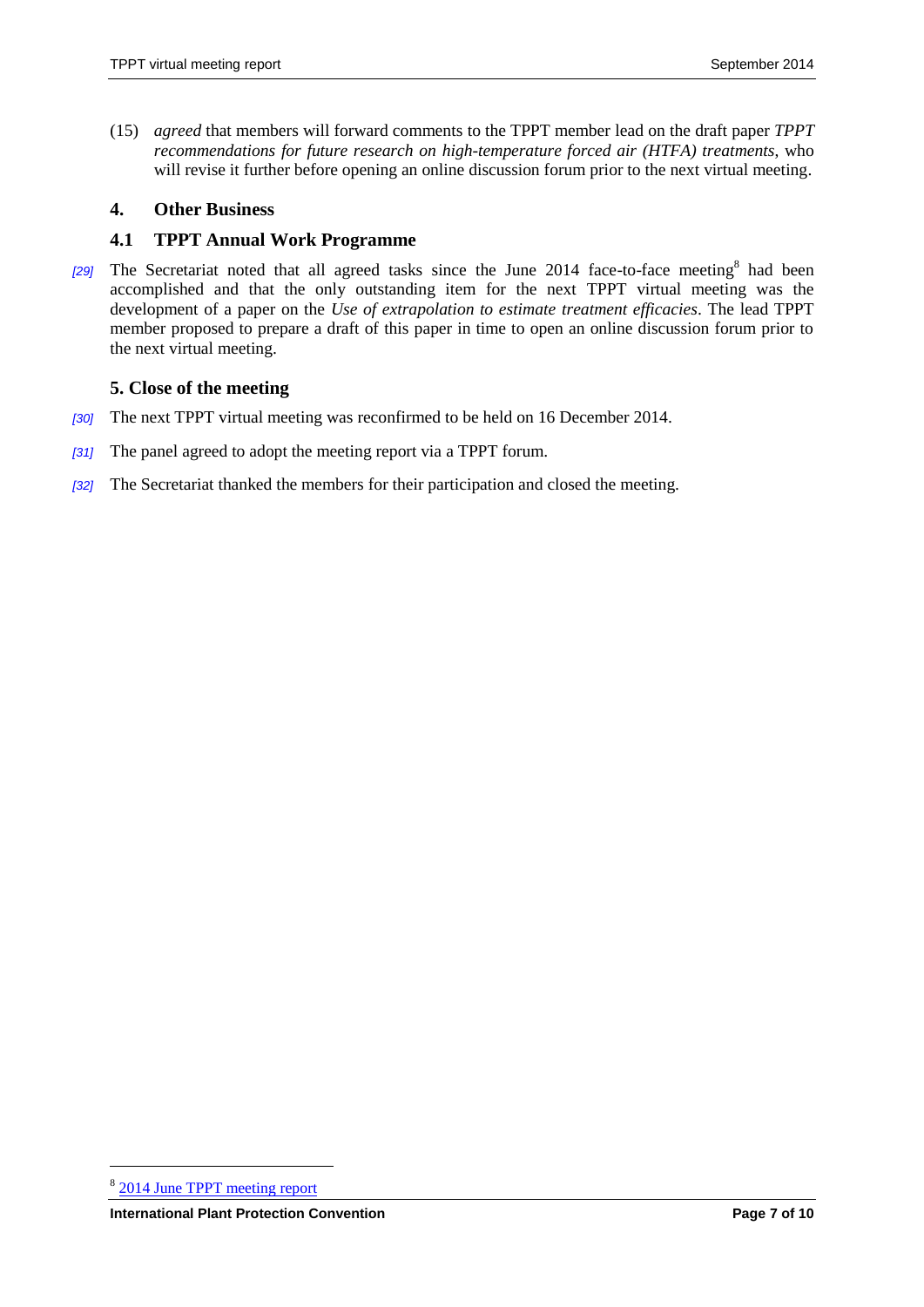# <span id="page-7-0"></span>**Appendix 1: Agenda**

| <b>AGENDA ITEM</b>                                                                                                                                                                                                                                                                                                                                       | <b>DOCUMENT NO.</b>                  | <b>PRESENTER</b>                |
|----------------------------------------------------------------------------------------------------------------------------------------------------------------------------------------------------------------------------------------------------------------------------------------------------------------------------------------------------------|--------------------------------------|---------------------------------|
| 1. Opening of the meeting                                                                                                                                                                                                                                                                                                                                |                                      | <b>NIYAZI</b>                   |
| Welcome by the IPPC Secretariat<br>$\bullet$<br>Virtual meeting information for Adobe Connect<br>Adoption of the agenda and Election of Rapporteur                                                                                                                                                                                                       | 02_TPPT_2014_Sep<br>01_TPPT_2014_Sep |                                 |
| 2. IPPC Secretariat Updates                                                                                                                                                                                                                                                                                                                              |                                      | <b>NIYAZI</b>                   |
| Status of draft treatments recommended to SC<br>Request to treatment submitter for additional<br>information<br>Status of Draft Specification: Requirements for the use<br>$\bullet$<br>of phytosanitary treatments as phytosanitary measures<br>Status of TPPT Position Paper: Acceptance of<br>experience or historical-based phytosanitary treatments |                                      |                                 |
| 3. TPPT Work Programme                                                                                                                                                                                                                                                                                                                                   |                                      |                                 |
| 3.1 TPPT Response to Formal Objections to Draft<br>Treatments                                                                                                                                                                                                                                                                                            | 03_TPPT_2014_Sep<br>04_TPPT_2014_Sep | NIYAZI/ALL                      |
| 3.2 Technical Support Document for Glossary Definition of<br><b>Effective Dose</b>                                                                                                                                                                                                                                                                       | 05_TPPT_2014_Sep                     | <b>ORMSBY</b>                   |
| 3.3 Characterisation of heated air treatments                                                                                                                                                                                                                                                                                                            | 06_TPPT_2014_Sep                     | HALLMAN/JESSUP/<br><b>MYERS</b> |
| 3.4 Instructions to assist NPPOs and RPPOs in proper and<br>complete submissions                                                                                                                                                                                                                                                                         | 07_TPPT_2014_Sep                     | ORMSBY                          |
| 3.5 TPPT recommendations for future research on HTFA<br>treatments                                                                                                                                                                                                                                                                                       | 08_TPPT_2014_Sep                     | <b>JESSUP</b>                   |
| 4. Other business                                                                                                                                                                                                                                                                                                                                        |                                      |                                 |
| Work programme<br>Next virtual meeting                                                                                                                                                                                                                                                                                                                   |                                      |                                 |
| 5. Close of the meeting and feedback                                                                                                                                                                                                                                                                                                                     |                                      | <b>NIYAZI</b>                   |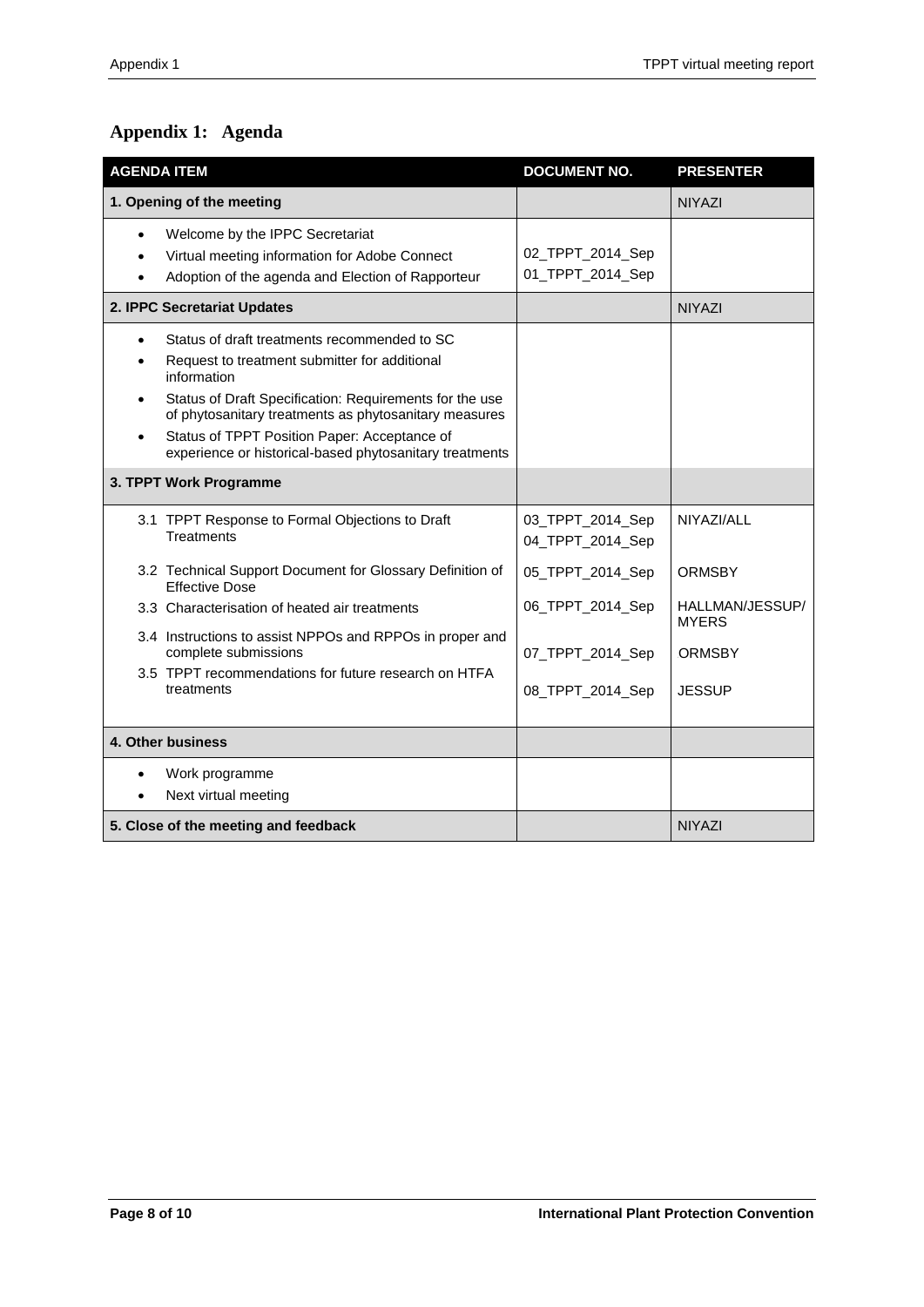| 2014<br><b>DUE</b><br><b>DATE</b> | <b>RESPONSIBLE</b>            | <b>ACTION</b>                                                                                                                                                                                        |
|-----------------------------------|-------------------------------|------------------------------------------------------------------------------------------------------------------------------------------------------------------------------------------------------|
| 4 July                            | Niyazi/all<br>members         | 2015 Meeting Date Confirmation                                                                                                                                                                       |
| 4 July                            | Niyazi                        | Editing of the TPPT response to FOs                                                                                                                                                                  |
| 4 July                            | <b>Treatment leads</b>        | Finalisation of Treatment Evaluations for the 2014 TPPT meeting report                                                                                                                               |
| 11 July                           | <b>All members</b>            | Finalisation of the TPPT response to FOs                                                                                                                                                             |
| 11 July                           | Niyazi                        | Issuance of final notice letter to submitter of topic 2009-108 (Vapour heat<br>treatment for Mangifera indica var. Manila Super)                                                                     |
| 4 July                            | <b>Shamilov</b>               | Forum for Meeting Report opens                                                                                                                                                                       |
| 17 July                           | <b>All members</b>            | Finalisation and approval of the 2014 Meeting Report                                                                                                                                                 |
| 23 July                           | <b>Shamilov</b>               | Posting of 2014 Meeting Report                                                                                                                                                                       |
| Aug.                              | Niyazi/<br>All members        | Forum discussion on TPPT position paper on "Characterisation of heated air<br>treatments"                                                                                                            |
| 1 Sep.                            | <b>Jessup</b>                 | Revision of "TPPT recommendations for future research on HTFA<br>treatments"                                                                                                                         |
| 1-Sep.                            | <b>Ormsby</b>                 | Revision of "Technical Support Document for Glossary Definition of Effective<br>Dose"                                                                                                                |
| <b>TBD</b>                        | Niyazi/<br><b>All members</b> | Forum discussion on "TPPT recommendations for future research on HTFA<br>treatments"                                                                                                                 |
| Early Sep.                        | Niyazi/<br><b>All members</b> | Forum discussion on position paper on "instructions to assist NPPOs and<br>RPPOs in proper and complete submissions"                                                                                 |
|                                   | <b>Ormsby</b>                 | Revision of position paper on "instructions to assist NPPOs and RPPOs in<br>proper and complete submissions" (to be attached to call for treatments<br>later)                                        |
|                                   | <b>Rossel</b>                 | Liaison with SC members for any additional comments and revision of "Draft<br>specifications for ISPM: Requirements for the use of phytosanitary treatments<br>as phytosanitary measures (2014-008)" |
| 25 Sep.                           |                               | <b>TPPT virtual meeting (Adobe Connect)</b>                                                                                                                                                          |
| Nov.                              | Jessup                        | Revised draft "TPPT recommendations for future research on HTFA<br>treatments"                                                                                                                       |
| Nov.                              | Ormsby                        | Revised draft "Instructions to assist NPPOs and RPPOs" submitted to<br>Secretariat                                                                                                                   |
| Nov./Dec.                         | All                           | Forum: "Instructions to assist NPPOs and RPPOs"                                                                                                                                                      |
| Nov./Dec.                         | All                           | Forum: "TPPT recommendations for future research on HTFA treatments"                                                                                                                                 |
| Dec.                              | Ormsby                        | Revision of "Technical Support Document for Glossary Definition of Effective<br>Dose" submitted to Secretariat                                                                                       |
| Dec.                              | Hallman                       | Development of position paper on the use of extrapolation to estimate<br>treatment efficacies                                                                                                        |

<span id="page-8-0"></span>**Appendix 2: TPPT Work Programme 2014-2015**